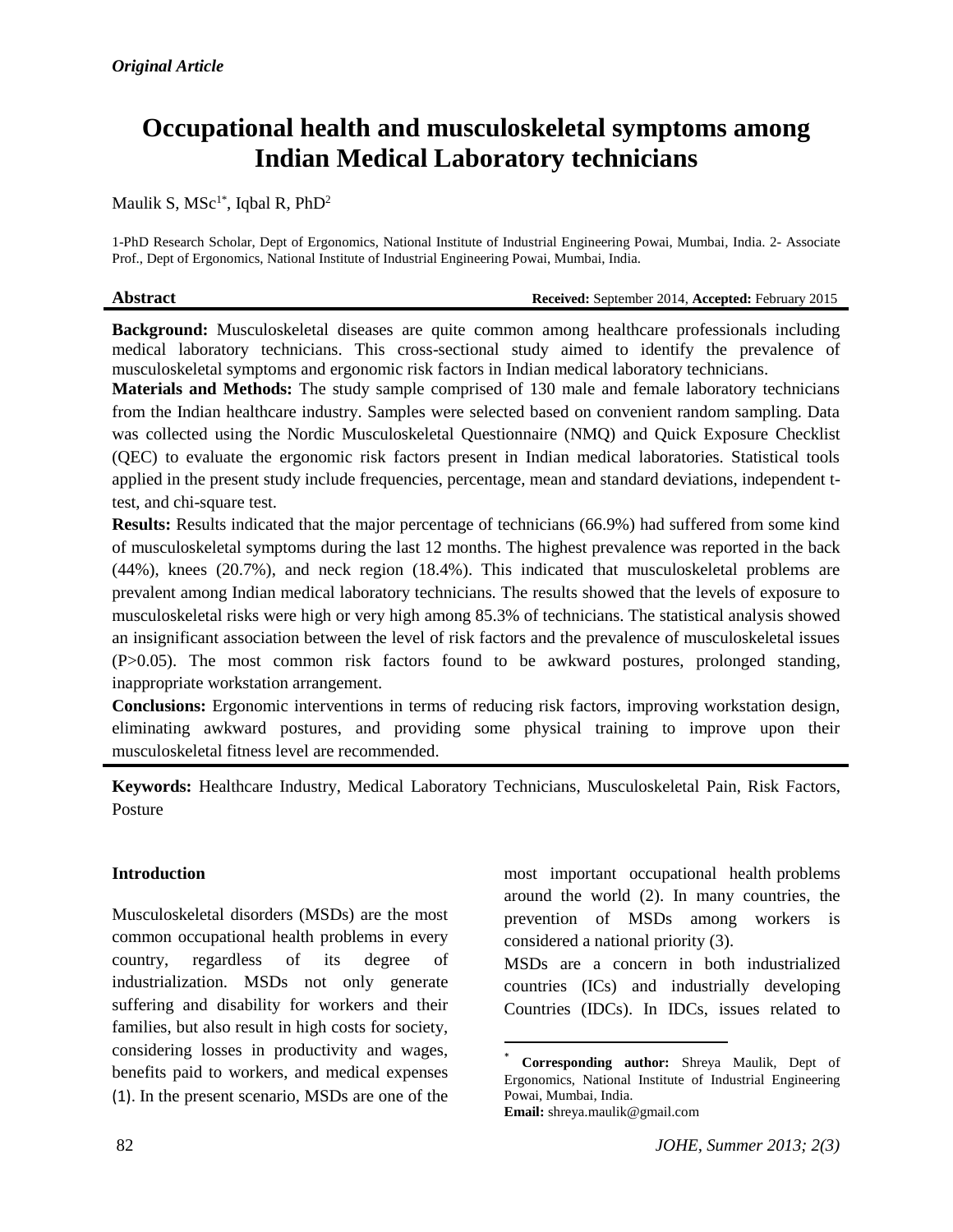workplace injuries are comparatively serious (4) due to their high impact rate on disability, personal suffering, and absence from work, and the direct and indirect costs to the health care system (5). Poor working conditions and the absence of an effective work injury prevention program in IDCs has resulted in a very high rate of MSDs (6).

According to the World health Organization (WHO) reports, the global prevalence of MSD ranges from 14% to 42% (7). Though India has seen tremendous developments in its economy and industrialization, still it has a high incidence rate of musculoskeletal disorders. The prevalence of musculoskeletal problems in Northern India has been reported to be as high as 59.4% (8).

Literature has revealed several factors associated with MSDs. Greater evidence is related to physical demands, especially the handling of loads, incorrect posture, and repetitiveness. High psychological demands have shown the strongest evidence of association with low back MSD, although there has also been evidence of association with MSD in upper extremities. Individual characteristics and activities outside work have also been found to be critical factors associated with MSDs, and thus, should always be investigated, as they could operate as confounding factors in the relationship between MSD and occupational factors (9).

In the healthcare industry, medical laboratory testing plays a crucial role in the detection, diagnosis, and treatment of disease in patients. Medical laboratory technology is one of the most rapidly expanding health care fields. Medical laboratory technicians are a unique group of healthcare professionals who are at risk for developing work-related musculoskeletal symptoms (10).

It is well established that there are ergonomic challenges in the clinical or medical laboratory. These challenges can originate from simple physical challenges that result in

musculoskeletal disorders and diseases in the upper limbs, back, and lower limbs. More complex ergonomic issues often associated with human factors can challenge laboratory technicians when they have to perform sophisticated operations in a short amount of time resulting in possible errors that could compromise the quality of the work performed (11).

Laboratory procedures are highly repetitive and involve several risk factors. Laboratory technicians are at risk of repetitive motion injuries during routine laboratory procedures such as pipetting, operating the microscope and microtomes, using cell counters, and videodisplay terminals. Repetitive motion injuries develop over time; they occur when muscles and joints are stressed, tendons are inflamed, nerves are pinched, and blood flow is restricted (12). Standing and working in awkward positions in biological safety cabinets can also cause ergonomic issues (12). Laboratory technicians are reported to have high levels of strain in the neck and shoulders, due to prolonged static loadings, which leads to high prevalence of neck and shoulder pain (13, 14).

Today, technological advancements, like automated processes for centrifugation, chemical and biological assays and processing have exposed people who work inside high-tech laboratories to hazards they had previously not experienced, such as tendonitis, carpal tunnel syndrome, and back disorders. Medical laboratories, therefore, are forced to give attention to the issues of ergonomics to prevent work-related musculoskeletal disorders (WMSDs) (12).

In general, MSD is the most prevalent occupational health problem in manufacturing and heavy labor industries. Apparently, few epidemiological studies have investigated MSD risk factors among healthcare professionals. The literature is mostly based on nurses, surgeons, and dentists and their occupational risk factors in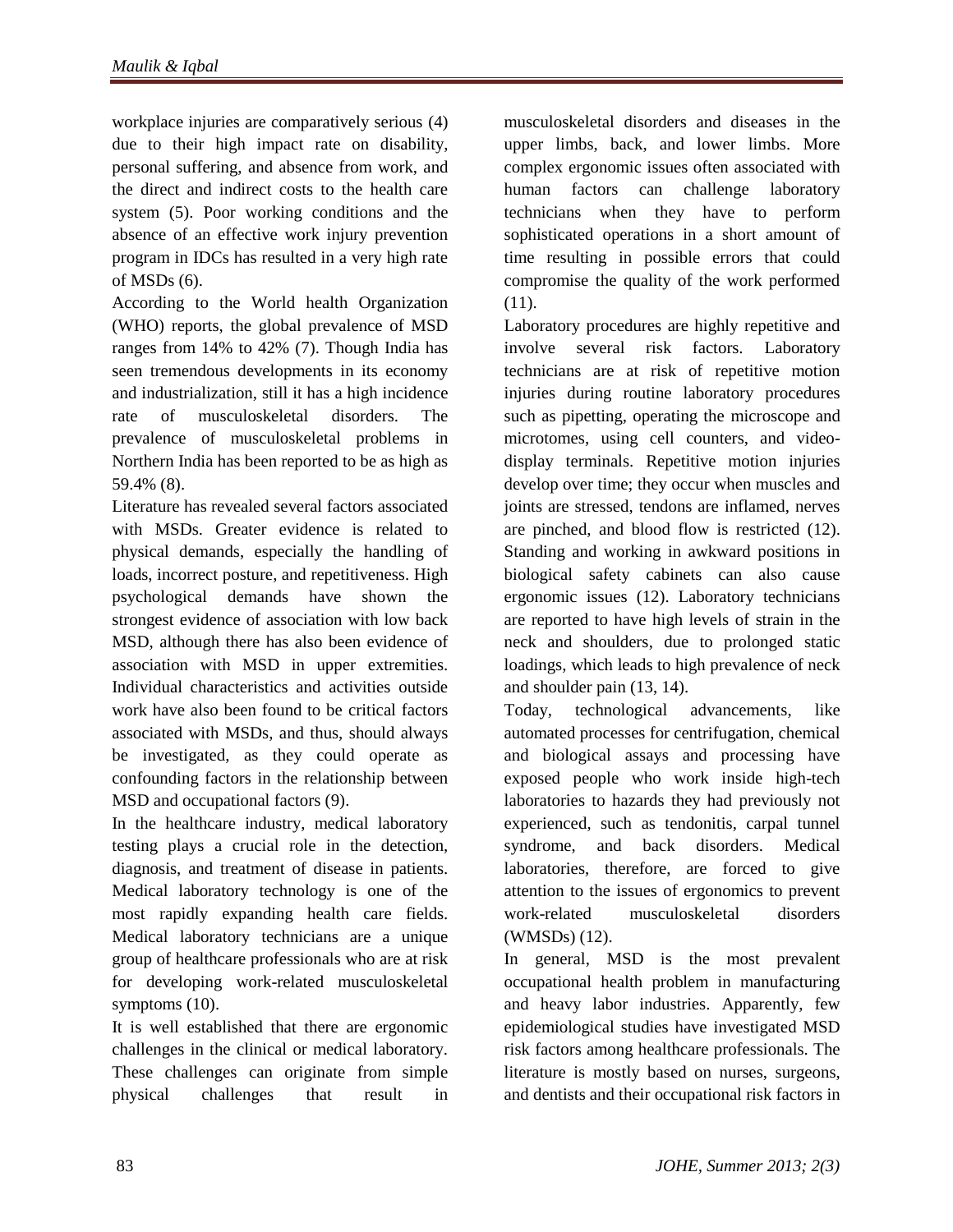the healthcare industry. However, limited literature is available on other healthcare professionals particularly in medical laboratories.

Studies focusing on ergonomic issues among medical laboratory technicians to determine the prevalence of MSDs and to assess physical exposure to musculoskeletal risks are scanty. Hence, the present study was conducted in medical laboratories to evaluate the pervasiveness of MSD among medical laboratory technicians and to assess the level of worker's exposure to MSD risk factors.

# **Materials and Methods**

The present study was carried out in 5 different medical laboratories located in Western (Mumbai) and Eastern (Kolkata) India. The sampling technique used in the current study was convenient random sampling in which the technicians were chosen from different parts of the country. The study was conducted on 130 laboratory technicians employed in different units of the medical laboratories in the year of 2013 and were selected on a random basis and according to subject availability. They worked in different shifts. In this study, the subjects with at least 1 year of job tenure were randomly selected and included in the study. Subjects with background diseases or those who had experienced occupational or non-occupational accidents affecting the musculoskeletal system were excluded from the study. Data were collected using questionnaires and the observation technique. The socio-demographic characteristics questionnaire used in this study consists of 2 sections and includes the following items: a) personal and professional details (including weight, height, age, job tenure, working hours, work shifts and overtime); and b) musculoskeletal problems in different body regions.

A voluntary consent form was signed by each of the respondent prior to the study. The procedure of the study was explained in detail to the participants. The study had approval from the Institutional Human Ethical Committee, India.

The prevalence of MSDs was determined using the Nordic Musculoskeletal Questionnaire (NMQ) (15). Reported cases of MSDs among technicians were identified and laboratory personnel were questioned by considering the period prevalence (12 months), point prevalence, and intensity of musculoskeletal symptoms (i.e. aches, pain, discomfort, numbness, or tingling) in different anatomical areas (i.e. neck, shoulders, elbows, wrists/hands, upper back, lower back, hips/thighs/buttocks, knees, and ankles/feet) based on the NMQ. All the departments of the medical laboratory were visited and the questionnaires were completed by interviewing the subjects individually.

In order to assess physical exposure to musculoskeletal risks, the Quick Exposure Checklist (QEC), known as a pen-paper observational method, was used (16). The technique includes the assessment of the back, shoulder/arm, wrist/hand, and neck regarding their postures and repetitive movement. It is performed using the observation technique and video recording. Studies have shown that QEC is a sensitive, suitable method for assessing physical exposure to musculoskeletal risks in the workplace with fair inter-/intra-observer reliability (17). To conduct the assessment using the QEC system, all the technicians were videotaped during their routine job activities for nearly 15 minutes demonstrating the shift activities to find the most awkward postures of the body regions. For each subject, working postures were analyzed by reviewing the tapes in laboratory and the QEC score was calculated.

Through statistical analysis, frequencies, percentage, and mean and standard deviations were calculated to answer the various questions relevant to the objectives of the study. The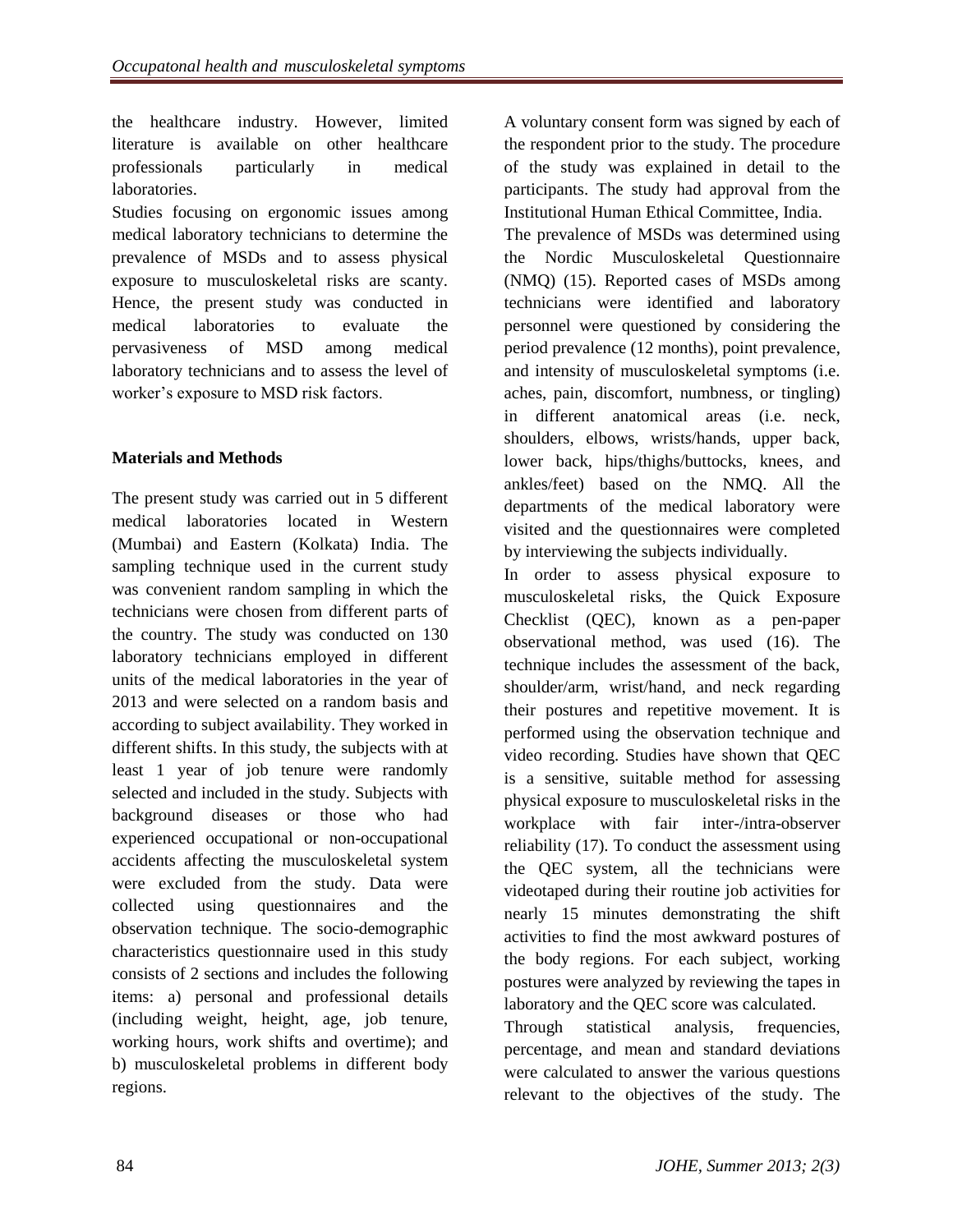independent t-test and chi-square test were used to study the associations between personal and occupational characteristics, and reported musculoskeletal symptoms.

#### **Results**

A total of 130 laboratory technicians working at 5 hospital laboratories of Western and Eastern

India were enrolled in the study. The average age, height, and weight of the medical laboratory technicians were  $32.7 \pm 10.2$  years,  $162.11 \pm 10.2$ 11.43 cm, and  $59.64 \pm 11.4$  kg, respectively. The average age, height, and weight was comparatively higher in males than in females. Table 1 illustrated the demographic and occupational characteristics of the respondents who participated in the study.

|                                                                                                            |           | Female $(n = 48)$   | Male $(n = 82)$         | Total ( $n = 130$ ) |
|------------------------------------------------------------------------------------------------------------|-----------|---------------------|-------------------------|---------------------|
|                                                                                                            | Mean      | 27.72               | 35.60                   | 32.7                |
| Age (years)                                                                                                | <b>SD</b> | (8.0)               | (10.3)                  | (10.2)              |
|                                                                                                            | Range     | 19-60               | $21-60$                 | $19-60$             |
|                                                                                                            | Mean      | 153.35              | 167.23                  | 162.11              |
| Height (cm)                                                                                                | <b>SD</b> | (11.2)              | (7.8)                   | (11.43)             |
| <b>Variables</b><br>Weight (kg)<br>Job tenure<br>Work hours per week<br>General shift<br>Shift duty<br>Yes | Range     | 121.92-167.64       | 132-185.4               | 121.92-185.4        |
|                                                                                                            | Mean      | 52.37               | 63.90                   | 59.64               |
|                                                                                                            | <b>SD</b> | (11.2)              | (9.2)                   | (11.4)              |
|                                                                                                            | Range     | 35-88               | 40-88                   | 35-88               |
|                                                                                                            | Mean      | 6.51                | 11.81                   | 9.85                |
|                                                                                                            | <b>SD</b> | (7.8)               | (9.3)                   | (9.1)               |
|                                                                                                            | Range     | $1 - 36$            | $1 - 34$                | $1 - 36$            |
|                                                                                                            | Mean      | 49.68               | 49.91                   | 49.98               |
|                                                                                                            | <b>SD</b> | (3.4)               | (2.6)                   | (2.9)               |
|                                                                                                            | Range     | 30-54               | 40-56                   | $30 - 56$           |
|                                                                                                            |           | <b>Shift System</b> |                         |                     |
|                                                                                                            | N(% )     | 15(31.25)           | 34 (41.46)<br>49 (37.7) |                     |
|                                                                                                            | N(% )     | 33 (68.75)          | 48 (58.53)<br>81 (62.3) |                     |
|                                                                                                            |           | Overtime            |                         |                     |
|                                                                                                            | N(% )     | 25 (52.08)          | 41 (50)                 | 66                  |
|                                                                                                            |           |                     |                         | (50.76)             |
| No                                                                                                         | $N(\%)$   | 23 (47.91)          | 41 (50)                 | 64                  |
|                                                                                                            |           |                     |                         | (49.23)             |

| Table 1: Socio-demographic and occupational characteristics of medical laboratory technicians $(n = 130)$ |  |  |
|-----------------------------------------------------------------------------------------------------------|--|--|
|-----------------------------------------------------------------------------------------------------------|--|--|

Note: Shift duty includes morning, afternoon and night shifts

Regarding employment characteristics, the average work experience for medical laboratory technicians was  $9.85 \pm 9.1$  years and average working hours per week was  $49.98 \pm 2.9$ . The majority of technicians (62.3%) were working in shifts and half of them (50.76%) had to do

overtime, especially senior laboratory technicians, due to additional responsibilities.

#### **Prevalence of musculoskeletal issues**

In the present study, the overall prevalence of musculoskeletal issues among medical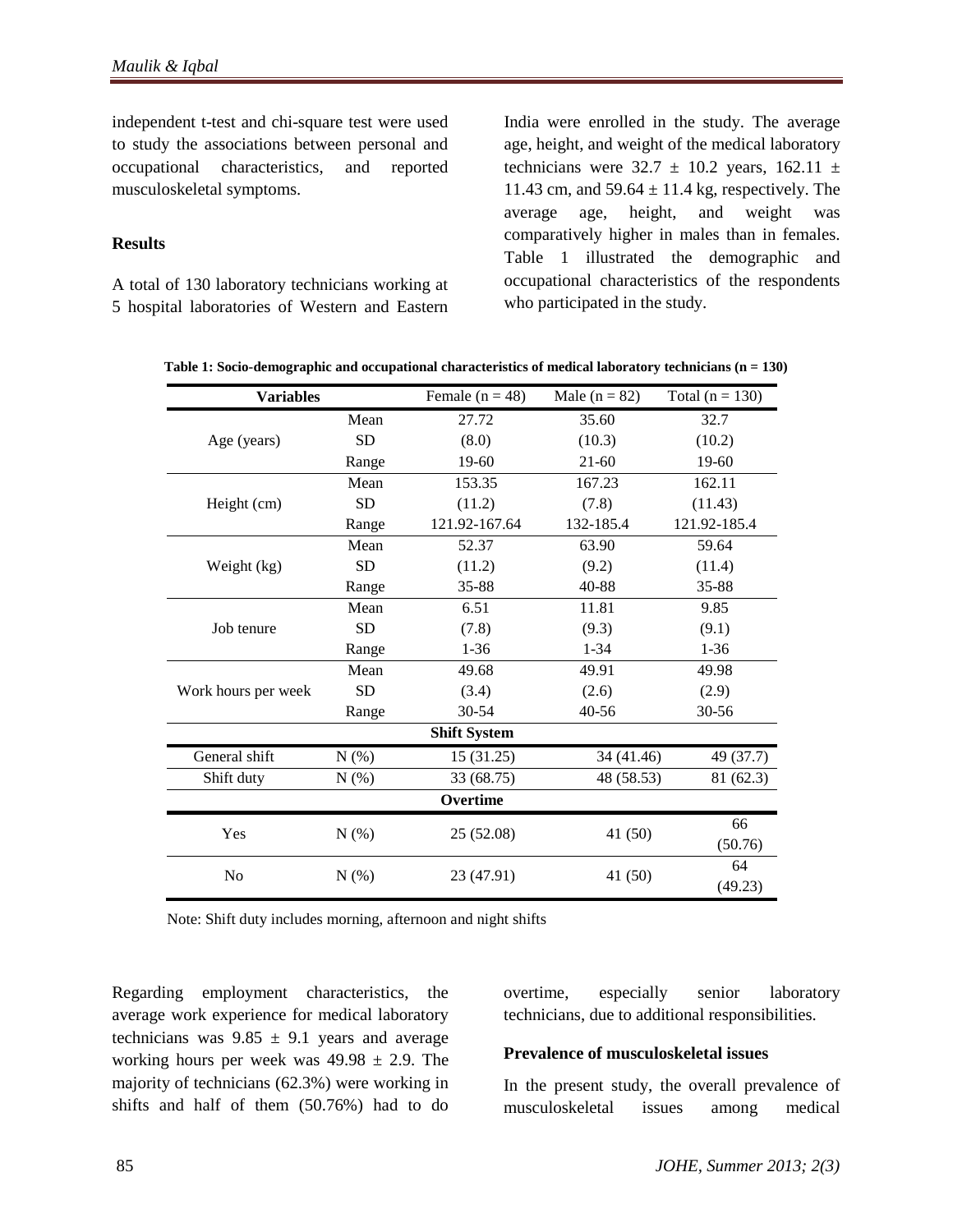laboratory technicians was 66.9%. Figure 1 demonstrates the prevalence of MSD symptoms in different body regions of laboratory technicians during the previous 12 months. As figure 1 shows, the most commonly affected body regions among the medical laboratory technicians were the lower back (32.5%), knees (20.7%), neck (18.4%), upper back (11.5%), and shoulders (11.5%) in the previous 12 months. Moreover, it was found that the 12-month prevalence was comparatively higher in

comparison to the 7-day prevalence in all body regions. Furthermore, it indicated that 57% of technicians reported work as the cause of their musculoskeletal discomfort; however, the percentage of absenteeism (11.5%) was low among them.

Table 2 summarizes the prevalence of musculoskeletal issues with respect to gender, age, work experience, and working hours among medical laboratory technicians.



**Figure 1. Frequency of reported musculoskeletal symptoms in different body regions during the 12 months prior to the study (n = 130)**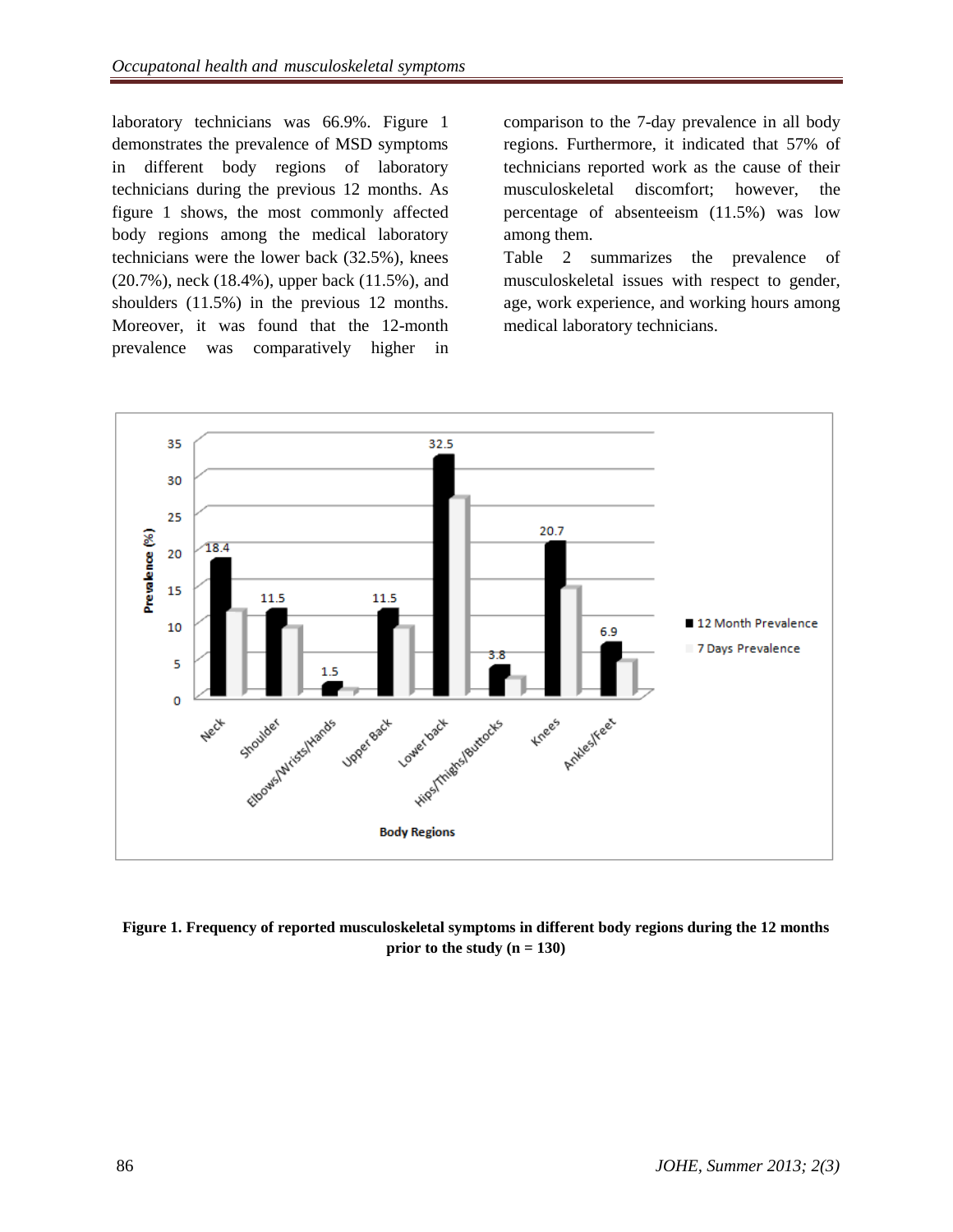| Variables               |                                                                                   | Total | WRMSD(n) | $\frac{6}{9}$ |
|-------------------------|-----------------------------------------------------------------------------------|-------|----------|---------------|
| <b>Sex</b>              | Female                                                                            | 48    | 38       | 79.16         |
|                         | 82<br>Male<br>77<br>< 32<br>> 32<br>52<br>79<br>$\lt 9$<br>> 9<br>51<br>56<br>~19 | 43    | 52.4     |               |
|                         |                                                                                   |       | 46       | 59.74         |
| Age (years)             |                                                                                   |       | 35       | 67.3          |
|                         |                                                                                   |       | 47       | 59.4          |
| Work experience (years) |                                                                                   |       | 34       | 66.6          |
| Working hours per week  |                                                                                   |       | 37       | 66.07         |
|                         | >49                                                                               | 74    | 44       | 59.45         |

**Table 2: Distributions of medical laboratory technicians with WMSDs according to sex, age, work experience, and hours per week in the medical laboratory**

The results showed that females (72.16%) were more prone to musculoskeletal problems in comparison to males (52.4%) and the technicians who were in the older age group (67.3%) (i.e. more than 32 years of age) were more prone to musculoskeletal problems in comparison to younger age groups (59.74%). Similarly, technicians with more than 9 years of work experience reported higher number of musculoskeletal problems in comparison to those who had less than 9 years of experience.

Moreover, the results indicated that more than half of the technicians (66.07%) working less than 49 hours per week, since they were mostly junior lab technicians, have also reported WMSDs.

Table 3 shows the association between the demographic variables and reported musculoskeletal problems in at least 1 body region. None of the independent variables showed a significant relationship with reported musculoskeletal problems (P > 0.05). An insignificant relationship was found between age and job tenure, and musculoskeletal discomforts reported in various body regions  $(P > 0.05)$ .

#### **Assessment of ergonomic risk factors**

Table 4 displays the prevalence rate of reported symptoms at different levels of risk exposure among the technicians.

| <b>Variables</b>         | <b>Musculoskeletal problems</b> |       |              |           | P value |
|--------------------------|---------------------------------|-------|--------------|-----------|---------|
|                          | <b>Reported</b>                 |       | Not reported |           |         |
|                          | М                               | SD    | M            | <b>SD</b> |         |
| Age (year)               | 32.83                           | 10.5  | 32.49        | 9.9       | 0.857   |
| Weight (kg)              | 59.64                           | 12.2. | 59.65        | 10.2      | 0.996   |
| Height (cm)              | 161.53                          | 10.9  | 163.06       | 12.3      | 0.463   |
| <b>Job tenure</b> (year) | 10.21                           | 9.4   | 9.27         | 8.6       | 0.570   |

**Table 3: Associations between demographic variables and reported musculoskeletal problems among the participants (n = 130)**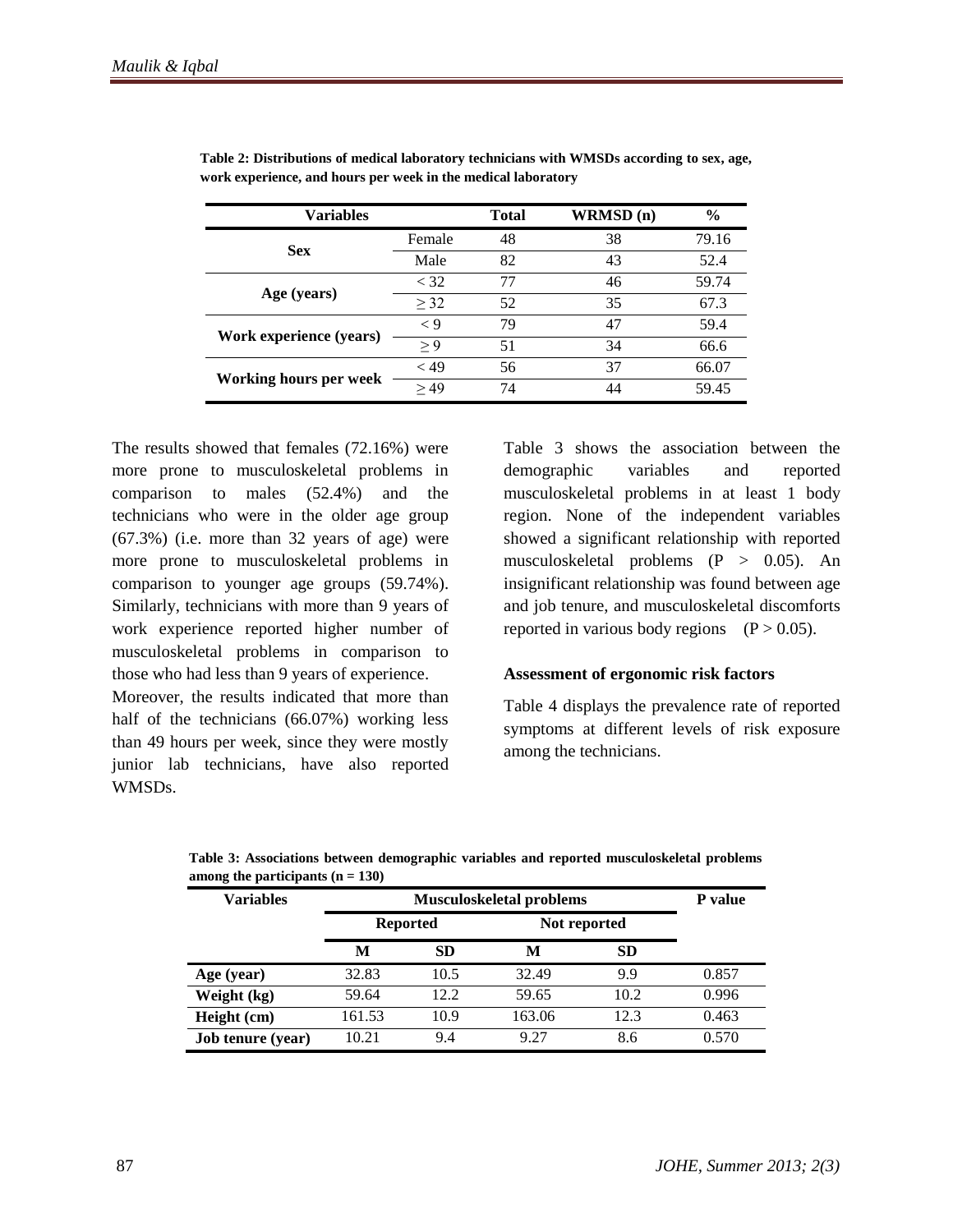| <b>Risk level</b><br>(overall exposure score) |                 | <b>Musculoskeletal problems</b> | N(% |               |           |
|-----------------------------------------------|-----------------|---------------------------------|-----|---------------|-----------|
|                                               | <b>Reported</b> |                                 |     | Not reported  |           |
|                                               | n               | $\frac{6}{6}$                   | n   | $\frac{6}{9}$ |           |
| Low                                           | 4               | 57.1                            | 3   | 42.9          | 7(5.4)    |
| <b>Moderate</b>                               | 8               | 66.7                            | 4   | 33.3          | 12(9.2)   |
| <b>High</b>                                   | 62              | 62.0                            | 38  | 38.0          | 100(76.9) |
| Very high                                     | 7               | 63.6                            | 4   | 36.4          | 11(8.4)   |
| <b>Total</b>                                  | 81              | 62.3                            | 49  | 37 7          | 130 (100) |

**Table 4: The prevalence rate of reported musculoskeletal symptoms at different levels of risk exposure among the participant (n = 130)**

In table 4, the results of the assessment of physical exposure to musculoskeletal risks (16) show that:

- a) In 5.4% of the technicians studied, the calculated exposure level was less than 40%, indicating that the level of exposure to musculoskeletal risks was acceptable (low risk).
- b) In 9.2% of the technicians studied, the calculated exposure level was between 41% and 50%, indicating that the level of exposure to musculoskeletal risks needed consideration (moderate risk).
- c) In 76.9% of the technicians studied, the calculated exposure level was between 51% and 70%, indicating that the level of exposure to musculoskeletal risks was high and ergonomic interventions to decrease the exposure level seemed essential (high risk).
- d) In 8.4% of the technicians studied, the calculated exposure level was higher than 70%, indicating that the level of exposure to musculoskeletal risks was very high and immediate ergonomic interventions to decrease exposure level were essential (very high risk).

The chi-square test revealed an insignificant association between QEC risk level and the prevalence rate of reported musculoskeletal problems ( $P > 0.05$ ).

# **Discussion**

The present study aimed to determine the pervasiveness of musculoskeletal issues and how the prevalence varies across the individual (such as gender and age) and occupational characteristics (such as work experience and working hours) among medical laboratory technicians .The study also tried to examine the level of exposure to risk factors and its association with the prevalence of musculoskeletal discomfort among the technicians.

The NMQ showed that musculoskeletal problems were common among Indian medical laboratory technicians. The vast majority of the study population (66.9%) had experienced some form of symptoms of musculoskeletal issues during the previous 12 months (Figure 1). The overall prevalence (66.9%) in the present study is much higher than the study carried out in the Udipi district in India where the total reported prevalence of musculoskeletal issues was only 21.2% (18). However, in the study carried out by [19], the global report of musculoskeletal symptoms, a prevalence of 79% was found in the preceding 3 months in a group of 14 female laboratory technicians. Daily microscope users can be easily fatigued by awkward sitting positions and complicated controls. This affects many users in microbiology, cytology,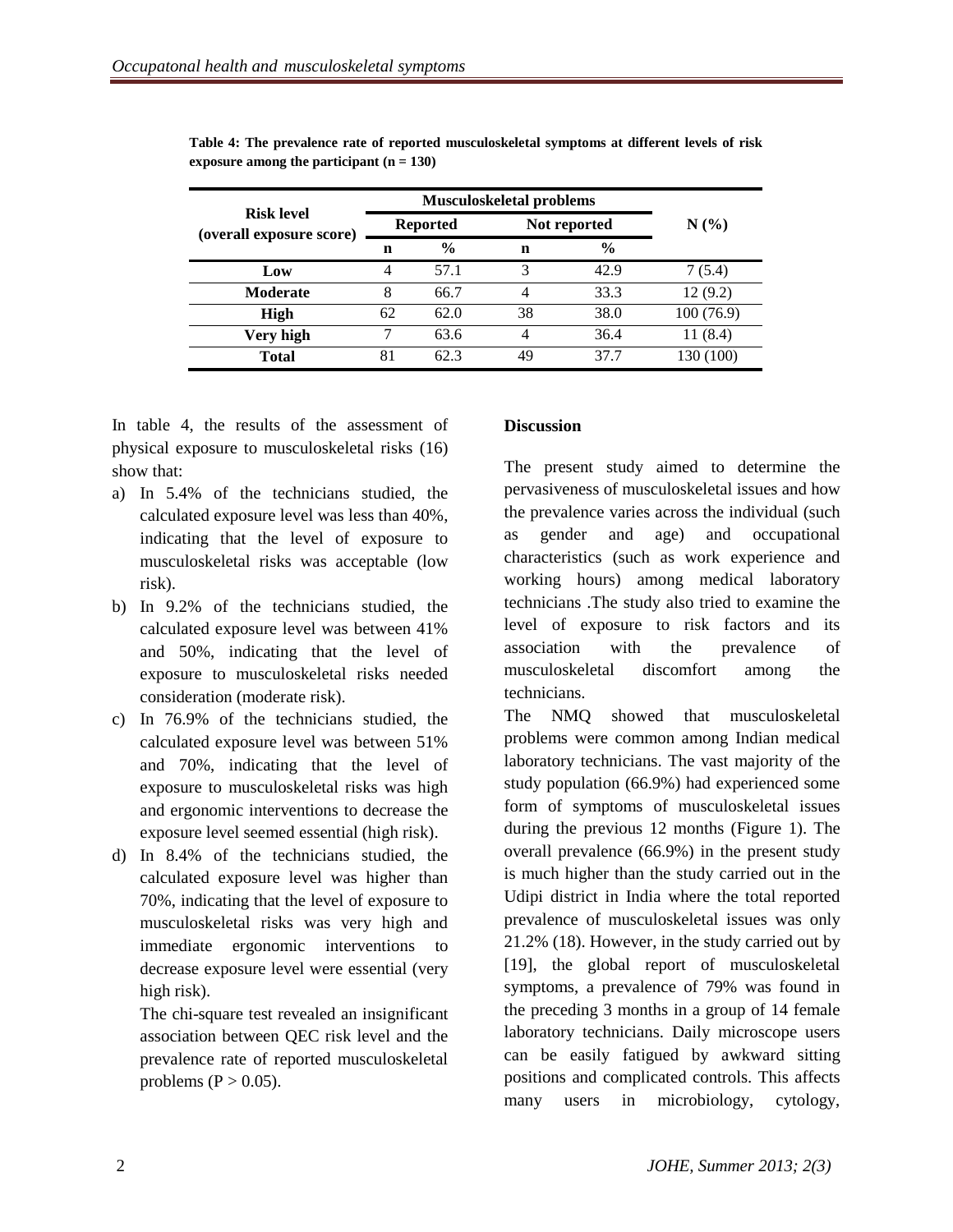hematology, and pathology labs (20). Musculoskeletal conditions, including shoulder, neck, and back aches, are the most prevalent injuries, with more than 77% of users experiencing these issues (21).

The NMQ showed that the prevalence of musculoskeletal problems is high which indicates that the clinical laboratory technician occupation should be considered as a high risk occupation in terms MSDs (Figure 1).

This indicates that MSD among Indian medical laboratory technicians is a serious issue and needs appropriate attention. Back, knees, and neck symptoms were found to be the most prevalent problems among the technicians studied (Figure 1). This could be attributable to awkward working postures, scattered workplace which made them move continuously from one workplace to another, and prolonged standing which was common in almost all workstations and job activities observed. These findings are similar to those of the study conducted among 156 laboratory technicians where the overall prevalence was 72.4% and the most prevalent musculoskeletal complaints were low back and neck pain (22). Furthermore, 57% of technicians reported work as the cause of their musculoskeletal discomfort. Though they believed that their discomfort was occupationrelated, this did not have much effect on the percentage of absenteeism which was found to be only 11.5%. This might be due to the fact that they were compelled to their workplace in spite of having musculoskeletal discomfort in various body regions. This implies that any interventional program for preventing or reducing MSDs among laboratory technicians should focus on reducing physical exposure to MSD risk factors.

In the present study, it was observed that females are more prone to musculoskeletal problems in comparison to males. It was also found that the technicians in the older age group (i.e. more than 32 years of age) and technicians

with more than 9 years of work experience are more prone to musculoskeletal discomfort. This indicates that as age and experience increase, the issues related to the musculoskeletal system tend to increase (Table 2).

In context of working hours, usually it is observed that technicians working more than 8 hours per day (i.e. more than 48-49 hours per week) are mostly senior lab technicians as they are given more administrative and supervisory duties and responsibilities. This might be the cause of increase in the prevalence of musculoskeletal discomfort among the technicians working less than 49 hours per week (Table 2). Moreover, this difference might be due to the working pattern among senior and junior lab technicians. Senior technicians were involved in more administrative and supervisory work in comparison to junior lab technicians who were continuously performing routine laboratory tasks.

The above results are very much similar to the findings reported in the literature. Gender differences are a key feature of the MSD epidemiology (23). This corresponds to findings from epidemiological surveys of MSDs in the general population (24, 25) or in occupational samples (26, 27) which have consistently found a higher prevalence among women (28).

Over the years, several cross-sectional studies on musculoskeletal complaints have reported a sharp increase in prevalence rates with advancing age for both male and female workers (29, 30). It can be hypothesized that several agerelated factors are partially responsible for this age effect. First, biological changes related to the ageing process, e.g. degenerative changes of the intervertebral discs (31), are suggested to contribute to the pathogenesis of musculoskeletal disorders. Second, the increasing number of years in service during which ageing workers are exposed to harmful work demands have been associated with an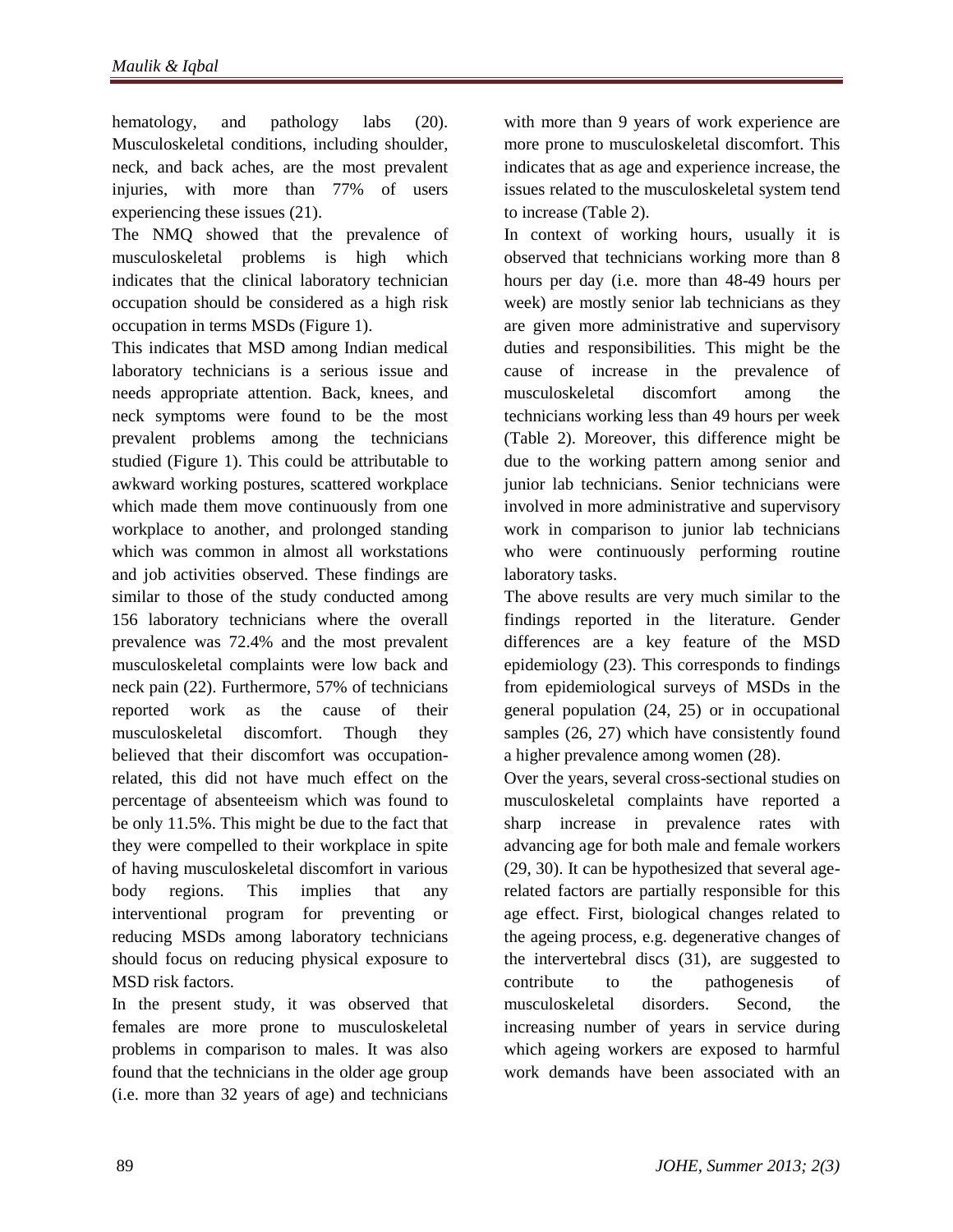increased risk of musculoskeletal disorders (32, 33).

Age is not an independent risk factor for workrelated MSD. Older workers are more susceptible to work-related MSD than younger workers because of decreased functional capacity (34). Loss of muscle mass (sarcopenia) is a process that starts around age 30 and progresses throughout life. From about age 30, the density of bones begins to diminish in men and women. This loss of bone density accelerates in women after menopause. As a result, bones become more fragile and are more likely to break (osteoporosis), especially in old age.

In regards to examining the association between demographic and occupational characteristics, and musculoskeletal discomfort, none of the variables showed a significant association with reported musculoskeletal problems  $(P > 0.05)$ (Table 3). To the researcher, this was an unanticipated observation. This might be due to the fact that senior technicians are involved in more administrative duties and supervisory work. This resulted in them moving frequently from one workplace to another (approximately 60% of their work schedule), and thus, relieving from postural stress. However, younger technicians with less work experience performed more routine laboratory tasks. Thereby, an insignificant difference was found between age and work experience, and musculoskeletal problems.

As shown in table 4, it can be observed that the prevalence rate increased and remained stable with increased level of risk factors. Though there is an insignificant difference between risk level and the prevalence of MSD ( $P > 0.05$ ), it is clearly observed that the prevalence rate increased with higher level of risk factors (Table 4). This indicates that the tasks and the working conditions in the medical laboratories were the cause of developing MSDs. Therefore, ergonomic interventions were deemed necessary to improve the working conditions and reduce the level of exposure to musculoskeletal risks.

The most commonly observed risk factors the technicians encountered were awkward working postures, repetitive movements, inappropriate seat designs, prolonged standing, limited leg space, heavy work load, high work pace, and lack of work rest schedule, and inappropriate work station design in terms of scattered workplace which causes much walking or movement from one workplace to another.

# **Conclusion**

The present study emphasized the high prevalence of WMSDs among Indian medical laboratory technicians. Although the effect of etiological mechanisms on MSDs is still poorly understood, studies have provided evidence that environmental, workplace, personal, and physiological factors have an impact on the occurrence of WMSDs. Thus, taking corrective measures to reduce the risk level seemed essential. An ergonomic intervention program should focus on eliminating awkward postures and repetitive movements, and designing appropriate seats and sitting-standing workstations in medical laboratories.

# **Acknowledgement**

The authors are grateful to medical directors, laboratory head doctors, staff, and most importantly laboratory technicians of the hospitals and diagnostic centres in Mumbai and Kolkata for providing us with the necessary facilities and their valuable cooperation.

# **Conflict of interests:** None declared.

# **References**

1. Walsh IAP, Corral S, Franco RN, Canetti EE, Alem MER, Coury HJCG. Capacidade para o trabalho em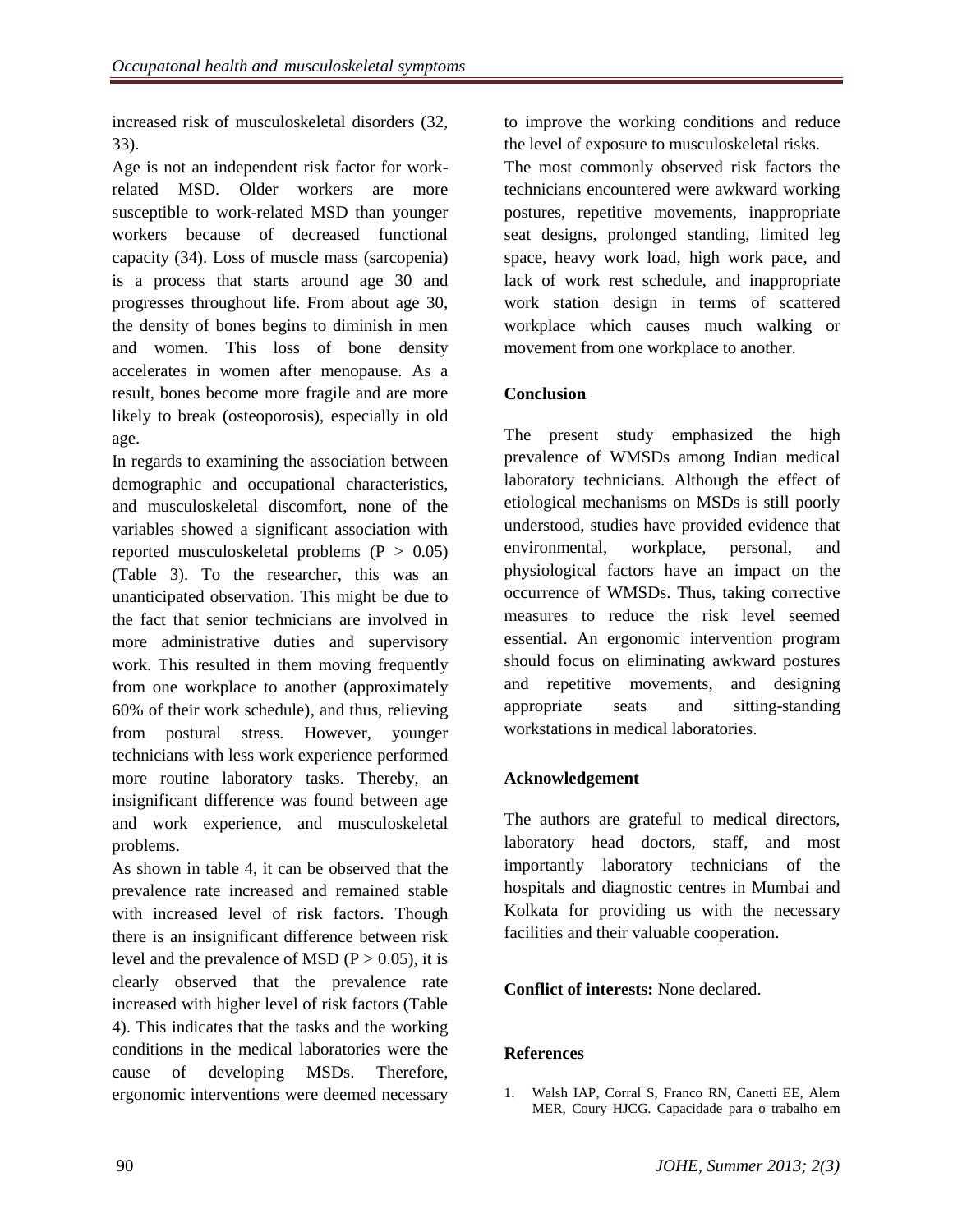indivíduos com lesoes músculo-esqueléticas crônicas. Rev Saúde Pública 2004; 38(2):149-56.

- 2. Vanwonterghem K. Work-related musculoskeletal problems: some ergonomics considerations. J Hum Ergol (Tokyo) 1996; 25(1):5–13.
- 3. Spielholz P, Silverstein B, Morgan M, Checkoway H, Kaufman J. Comparison of self-report, video observation and direct measurement methods for upper extremity musculoskeletal disorder physical risk factors. Ergonomics 2001; 44(6):588–613.
- 4. Shahnavaz H. Workplace injuries in the developing countries. Ergonomics 1987; 30(2):397–404.
- 5. Johnson WMS, Bertha A, Johnson P. Prevalence of Upper Extremity Musculoskeletal Disorders among workers in an industrial town in Tamilnadu. JCDR 2011; 5(2):187-90.
- 6. Jafry T, O'Neill DH. The application of ergonomics in rural development: a review. Appl Ergon 2000; 31(3): 263–8.
- 7. Woolf AD, Pfleger B. Burden of major musculoskeletal conditions. Bulletin of World Health Organization. 2003; 81(9):646-56.
- 8. Joshi TK, Menon KK, Kishore J. Musculoskeletal disorders in industrial workers of Delhi. Int J Occup Environ Health 2001; 7(3):217-21.
- 9. Commission on behavioral and social sciences and education, National Research Council & Institute of Medicine (2001). Musculoskeletal disorders and the workplace: low back and upper extremities [Panel on musculoskeletal disorders and the workplace]. Washington: National Academy Press. pp510.
- 10. Maulik S, De A, Iqbal R. Work related Musculoskeletal Disorders among Medical Laboratory Technicians. In: Network of Ergonomic Southeast Conference (SEANES) 2012 Southeast Asian. Proceedings of the Southeast Asian Network of Ergonomics Societies Conference; 2012 July 9-12; Langkawi, Kedah.
- 11. Mc Glothlin JD, Walter A. Clinical Laboratory Ergonomics: Reducing Stress and Strain, Improving Work Efficiency and Reducing Errors. Molecular Hub Webinar 2013.
- 12. Haile EL, Taye B, Hussen F. Ergonomic Workstations and Work-Related Musculoskeletal Disorders in the Clinical Laboratory. Lab Medicine 2012; 43:11-19.
- 13. Bjorksten MG, Almby B, Jansson ES. Hand and shoulder ailments among laboratory technicians using modern plunger-operated pipettes. *Appl Ergon* 1994; 25(2):88–94.
- 14. David G, Buckle P. A questionnaire survey of the ergonomic problems associated with pipettes and their usage with specific reference to work-related upper limb disorders. *Appl Ergon* 1997; 28(4):257–62.
- 15. Kuorinka I, Jonsson B, Kilbom A, [Vinterberg H,](http://www.ncbi.nlm.nih.gov/pubmed/?term=Vinterberg%20H%5BAuthor%5D&cauthor=true&cauthor_uid=15676628) [Biering-Sørensen F,](http://www.ncbi.nlm.nih.gov/pubmed/?term=Biering-S%C3%B8rensen%20F%5BAuthor%5D&cauthor=true&cauthor_uid=15676628) [Andersson G](http://www.ncbi.nlm.nih.gov/pubmed/?term=Andersson%20G%5BAuthor%5D&cauthor=true&cauthor_uid=15676628) & et.al. Standardized Nordic Questionnaires for the analysis of musculoskeletal symptoms. Appl Ergon 1987; 18(3):233-7.
- 16. Li G, Buckle P. The development of a practical method for the exposure assessment of risks to work related musculoskeletal disorders. General Report to the HSE (Contract No.3408). Robens Centre for

Health Ergonomics, European Institute of Health and Medical Sciences, University of Surrey 1998.

- 17. Li G, Buckle P. Current techniques for assessing physical exposure to work-related musculoskeletal risks, with emphasis on posture-based methods. Ergonomics 1999; 42(5):674–95.
- 18. Agrawal PR, Maiya AG, Kamath V, Kamath A. Musculoskeletal Disorders among Medical Laboratory Professionals-A Prevalence Study. Journal of Exercise Science and Physiotherapy 2014; 10(2): 77-81.
- 19. Kilroy N, Dockrell S. Ergonomic intervention: its effect on working posture and musculoskeletal symptoms in female biomedical scientists. Br J Biomed Sci 2000; 57(3):199*–*206.
- 20. Bocher T. Leading microscope manufacturers investigate muscular-skeletal conditions associated with microscope use. ADVANCE for Medical Laboratory Professionals [Internet]. 2013 [cited 2013 Feb 27]. Available from: [http://laboratorian.advanceweb.com/Editorial/Content/](http://laboratorian.advanceweb.com/Editorial/Content/PrintFriendly) [PrintFriendly.](http://laboratorian.advanceweb.com/Editorial/Content/PrintFriendly)
- 21. Gellrich SZ. Breakthrough in Ergonomics for Laboratory and Clinical Microscopes. Micros Today 2013; 21(5):18-21.
- 22. Sadeghian F, Kasaeian A, Noroozi P, Vatani J, Taiebi SH. Psychosocial and individual characteristics and musculoskeletal complaints among clinical laboratory workers. *International Journal of Occupational Safety and Ergonomics JOSE 2014; 20(2):355-61.*
- 23. Gjesdal S, Bratberg E, Mæland JG. Gender differences in disability after sickness absence with musculoskeletal disorders: five-year prospective study of 37,942 women and 26,307 men. BMC Musculoskelet Disord 2011; 12:37
- 24. Picavet HS, Schouten JS. Musculoskeletal pain in the Netherlands: prevalence, consequences and risk groups, the DMC (3)-study. Pain 2003; 102(1-2):167- 78.
- 25. Urwin M, Symmons D, Allison T, Brammah T, Busby H, Roxby M & et.al. Estimating the burden of musculoskeletal disorders in the community: the comparative prevalence of symptoms at different anatomical sites, and the relation to social deprivation. Ann Rheum Dis 1998; 57(11):649-55.
- 26. De Zwart BC, Broersen JP, Frings-Dresen MH, van Dijk FJ. Musculoskeletal complaints in The Netherlands in relation to age, gender and physically demanding work. Int Arch Occup Environ Health 1997; 70(5):352-60.
- 27. Leroux I, Dionne CE, Bourbonnais R, Brisson C. Prevalence of musculoskeletal pain and associated factors in the Quebec working population. Int Arch Occup Environ Health 2005; 78(5):379-86.
- 28. Wijnhoven HA, de Vet HC, Picavet HS. Prevalence of musculoskeletal disorders is systematically higher in women than in men. Clin J Pain 2006; 22(8):717-24.
- 29. Broersen JP, de Zwart BC, van Dijk FJ, Meijman TF, van Veldhoven M. Health complaints and working conditions experienced in relation to work and age. Occup Environ Med 1996; 53(1):51-7.